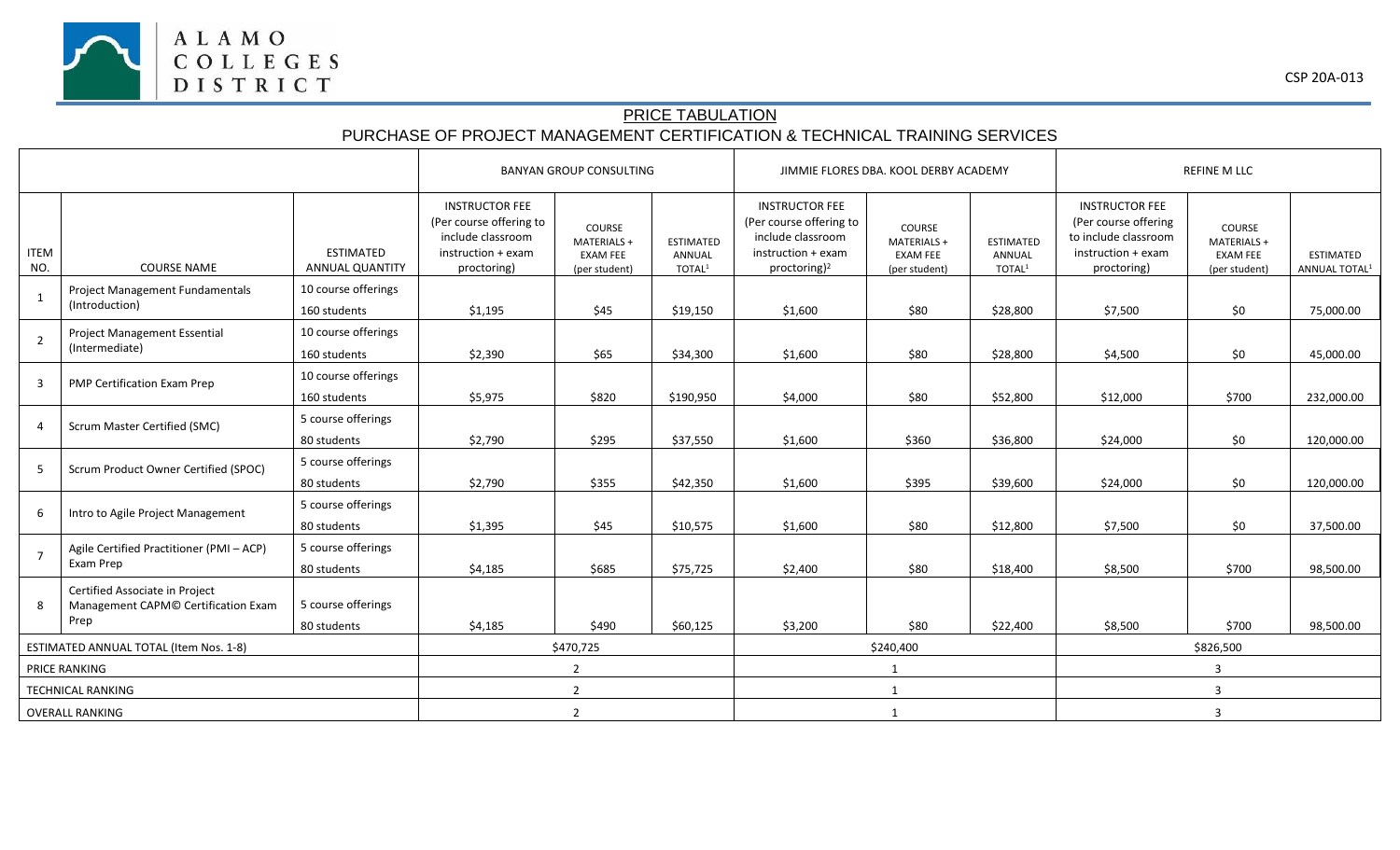

|                                          |                                                                      |                                            | <b>BANYAN GROUP CONSULTING</b>                                                                             |                                                           |                                                  | JIMMIE FLORES DBA. KOOL DERBY ACADEMY                                                                                   |                                                           |                                                  | <b>REFINE M LLC</b>                                                                                           |                                                           |                                               |  |
|------------------------------------------|----------------------------------------------------------------------|--------------------------------------------|------------------------------------------------------------------------------------------------------------|-----------------------------------------------------------|--------------------------------------------------|-------------------------------------------------------------------------------------------------------------------------|-----------------------------------------------------------|--------------------------------------------------|---------------------------------------------------------------------------------------------------------------|-----------------------------------------------------------|-----------------------------------------------|--|
| <b>ITEM</b><br>NO.                       | <b>COURSE NAME</b>                                                   | <b>ESTIMATED</b><br><b>ANNUAL QUANTITY</b> | <b>INSTRUCTOR FEE</b><br>(Per course offering to<br>include classroom<br>instruction + exam<br>proctoring) | COURSE<br>MATERIALS +<br><b>EXAM FEE</b><br>(per student) | <b>ESTIMATED</b><br>ANNUAL<br>TOTAL <sup>1</sup> | <b>INSTRUCTOR FEE</b><br>(Per course offering to<br>include classroom<br>instruction + exam<br>proctoring) <sup>2</sup> | COURSE<br>MATERIALS +<br><b>EXAM FEE</b><br>(per student) | <b>ESTIMATED</b><br>ANNUAL<br>TOTAL <sup>1</sup> | <b>INSTRUCTOR FEE</b><br>(Per course offering to<br>include classroom<br>instruction + exam<br>proctoring)    | COURSE<br>MATERIALS +<br><b>EXAM FEE</b><br>(per student) | <b>ESTIMATED</b><br>ANNUAL TOTAL <sup>1</sup> |  |
| 9                                        | Microsoft Project - Level 1 (Introduction)                           | 5 course offerings<br>80 students          | \$999                                                                                                      | \$35                                                      | \$7,795                                          |                                                                                                                         | NO BID                                                    |                                                  | \$4,500                                                                                                       | \$50                                                      | \$26,500                                      |  |
| 10                                       | Microsoft Project - Level 2 (Advanced)                               | 5 course offerings<br>80 students          | \$999                                                                                                      | \$35                                                      | \$7,795                                          |                                                                                                                         | NO BID                                                    |                                                  | \$50<br>\$26,500<br>\$4,500                                                                                   |                                                           |                                               |  |
| ESTIMATED ANNUAL TOTAL (Item Nos. 9-10)  |                                                                      |                                            | \$15,590                                                                                                   |                                                           |                                                  | NO BID                                                                                                                  |                                                           |                                                  | \$53,000                                                                                                      |                                                           |                                               |  |
| PRICE RANKING                            |                                                                      |                                            | $\mathbf{1}$                                                                                               |                                                           |                                                  | NO BID                                                                                                                  |                                                           |                                                  | $\overline{2}$                                                                                                |                                                           |                                               |  |
| <b>TECHNICAL RANKING</b>                 |                                                                      |                                            | $\mathbf{1}$                                                                                               |                                                           |                                                  | NO BID                                                                                                                  |                                                           |                                                  | $\overline{2}$                                                                                                |                                                           |                                               |  |
| <b>OVERALL RANKING</b>                   |                                                                      |                                            | $\mathbf{1}$                                                                                               |                                                           |                                                  | NO BID                                                                                                                  |                                                           |                                                  | $\overline{2}$                                                                                                |                                                           |                                               |  |
| <b>ITEM</b><br>NO.                       | <b>COURSE NAME</b>                                                   | <b>ESTIMATED</b><br><b>ANNUAL QUANTITY</b> | <b>INSTRUCTOR FEE</b><br>(Per course offering to<br>include classroom<br>instruction + exam<br>proctoring) | COURSE<br>MATERIALS +<br><b>EXAM FEE</b><br>(per student) | <b>ESTIMATED</b><br>ANNUAL<br>TOTAL <sup>1</sup> | <b>INSTRUCTOR FEE</b><br>(Per course offering to<br>include classroom<br>instruction + exam<br>proctoring) <sup>2</sup> | COURSE<br>MATERIALS +<br><b>EXAM FEE</b><br>(per student) | <b>ESTIMATED</b><br>ANNUAL<br>TOTAL <sup>1</sup> | <b>INSTRUCTOR FEE</b><br>(Per course<br>offering to<br>include classroom<br>instruction +<br>exam proctoring) | COURSE<br>MATERIALS + EXAM<br><b>FEE</b><br>(per student) | <b>ESTIMATED</b><br>ANNUAL TOTAL <sup>1</sup> |  |
| 11                                       | Introduction to Program Management                                   | 5 course offerings<br>80 students          | \$1,395                                                                                                    | \$135                                                     | \$17,775                                         | \$1,600                                                                                                                 | \$80                                                      | \$14,400                                         | <b>NO BID</b>                                                                                                 |                                                           |                                               |  |
| 12                                       | Intro to Project Portfolio Management                                | 5 course offerings<br>80 students          | \$1,395                                                                                                    | \$135                                                     | \$17,775                                         | \$3,200                                                                                                                 | \$80                                                      | \$22,400                                         | <b>NO BID</b>                                                                                                 |                                                           |                                               |  |
| 13                                       | Information Technology Infrastructure<br>Library (ITIL) 4 Foundation | 5 course offerings<br>80 students          | \$2,790                                                                                                    | \$495                                                     | \$53,550                                         | \$2,400                                                                                                                 | \$395                                                     | \$43,600                                         | <b>NO BID</b>                                                                                                 |                                                           |                                               |  |
| ESTIMATED ANNUAL TOTAL (Item Nos. 11-13) |                                                                      |                                            | \$89,100                                                                                                   |                                                           |                                                  | \$80,400                                                                                                                |                                                           |                                                  | <b>NO BID</b>                                                                                                 |                                                           |                                               |  |
| PRICE RANKING                            |                                                                      |                                            | $\overline{2}$                                                                                             |                                                           |                                                  | 1                                                                                                                       |                                                           |                                                  | <b>NO BID</b>                                                                                                 |                                                           |                                               |  |
| <b>TECHNICAL RANKING</b>                 |                                                                      |                                            |                                                                                                            | $\overline{2}$                                            |                                                  |                                                                                                                         | 1                                                         |                                                  |                                                                                                               | <b>NO BID</b>                                             |                                               |  |
| <b>OVERALL RANKING</b>                   |                                                                      |                                            | $\overline{2}$                                                                                             |                                                           |                                                  | 1                                                                                                                       |                                                           |                                                  | <b>NO BID</b>                                                                                                 |                                                           |                                               |  |

CSP 20A-013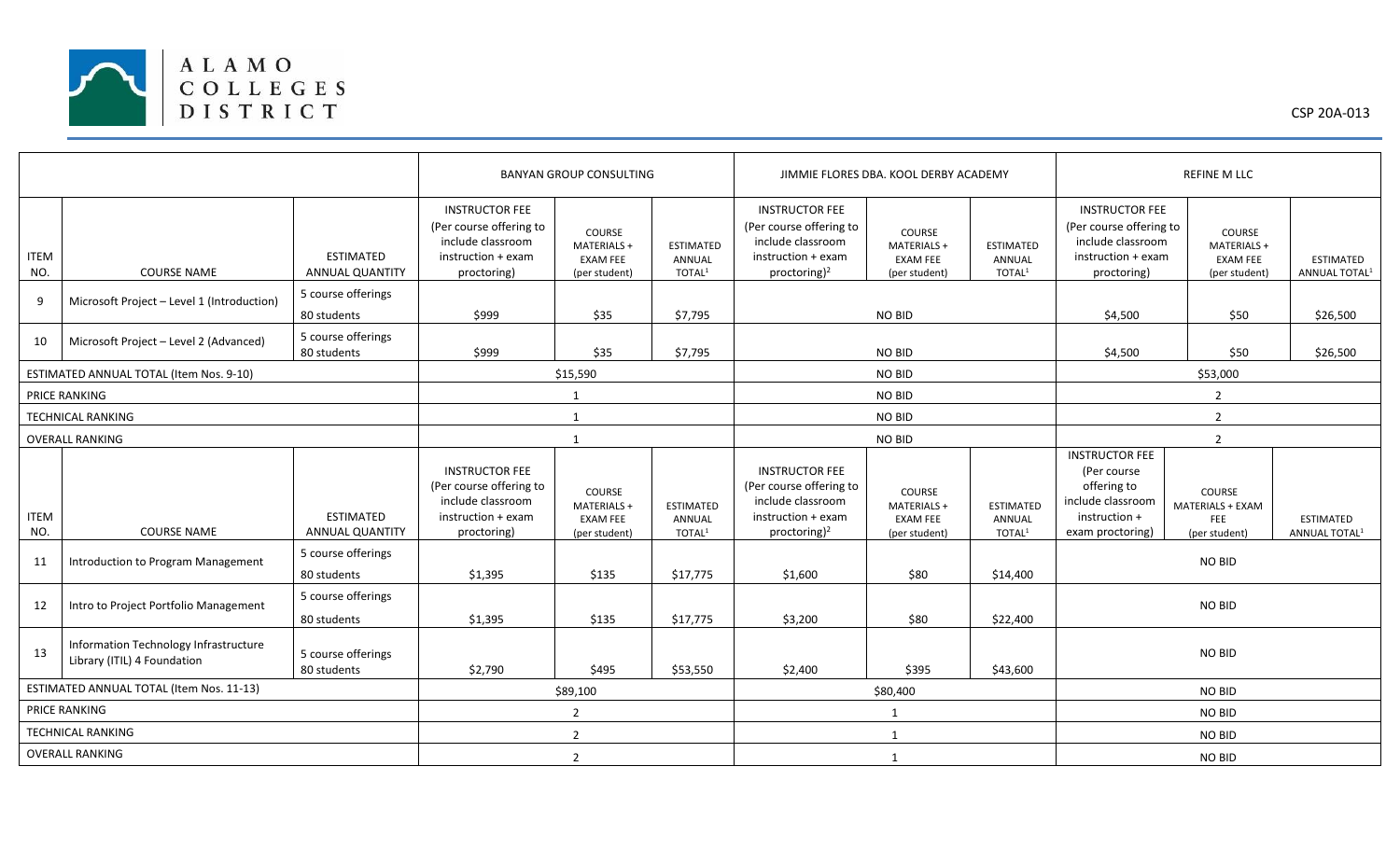

|                                          |                                                              |                                            | <b>BANYAN GROUP CONSULTING</b>                                                                             |                                                           |                                                  | JIMMIE FLORES DBA, KOOL DERBY ACADEMY                                                                                   |                                                           |                                                  | <b>REFINE M LLC</b>                                                                                        |                                                                  |                                                  |
|------------------------------------------|--------------------------------------------------------------|--------------------------------------------|------------------------------------------------------------------------------------------------------------|-----------------------------------------------------------|--------------------------------------------------|-------------------------------------------------------------------------------------------------------------------------|-----------------------------------------------------------|--------------------------------------------------|------------------------------------------------------------------------------------------------------------|------------------------------------------------------------------|--------------------------------------------------|
| <b>ITEM</b><br>NO.                       | <b>COURSE NAME</b>                                           | <b>ESTIMATED</b><br><b>ANNUAL QUANTITY</b> | <b>INSTRUCTOR FEE</b><br>(Per course offering to<br>include classroom<br>instruction + exam<br>proctoring) | COURSE<br>MATERIALS +<br><b>EXAM FEE</b><br>(per student) | <b>ESTIMATED</b><br>ANNUAL<br>TOTAL <sup>1</sup> | <b>INSTRUCTOR FEE</b><br>(Per course offering to<br>include classroom<br>instruction + exam<br>proctoring) <sup>2</sup> | COURSE<br>MATERIALS +<br><b>EXAM FEE</b><br>(per student) | <b>ESTIMATED</b><br>ANNUAL<br>TOTAL <sup>1</sup> | <b>INSTRUCTOR FEE</b><br>(Per course offering to<br>include classroom<br>instruction + exam<br>proctoring) | <b>COURSE</b><br>MATERIALS +<br><b>EXAM FEE</b><br>(per student) | <b>ESTIMATED</b><br>ANNUAL<br>TOTAL <sup>1</sup> |
| 14                                       | Jira Software Essentials                                     | 5 course offerings<br>80 students          | \$1,395                                                                                                    | \$45                                                      | \$10,575                                         | NO BID                                                                                                                  |                                                           |                                                  | <b>NO BID</b>                                                                                              |                                                                  |                                                  |
| 15                                       | <b>Effective Time Management</b>                             | 5 course offerings<br>80 students          | \$1,395                                                                                                    | \$45                                                      | \$10,575                                         | NO BID                                                                                                                  |                                                           |                                                  | <b>NO BID</b>                                                                                              |                                                                  |                                                  |
| 16                                       | <b>Effective Communication for Business</b><br>Professionals | 5 course offerings<br>80 students          | \$1,395                                                                                                    | \$45                                                      | \$10,575                                         | NO BID                                                                                                                  |                                                           |                                                  | NO BID                                                                                                     |                                                                  |                                                  |
| 17                                       | Microsoft Office Excel: Part 1                               | 10 course offerings<br>160 students        | \$999                                                                                                      | \$35                                                      | \$15,590                                         | NO BID                                                                                                                  |                                                           |                                                  | <b>NO BID</b>                                                                                              |                                                                  |                                                  |
| 18                                       | Microsoft Office Excel: Part 2                               | 10 course offerings<br>160 students        | \$999                                                                                                      | \$35                                                      | \$15,590                                         | NO BID                                                                                                                  |                                                           |                                                  | <b>NO BID</b>                                                                                              |                                                                  |                                                  |
| 19                                       | Microsoft Office Word                                        | 1 course offerings<br>16 students          | \$999                                                                                                      | \$35                                                      | \$1,559                                          |                                                                                                                         | NO BID                                                    |                                                  | <b>NO BID</b>                                                                                              |                                                                  |                                                  |
| 20                                       | Microsoft Office PowerPoint                                  | 2 course offerings<br>32 students          | \$999                                                                                                      | \$35                                                      | \$3,118                                          | NO BID                                                                                                                  |                                                           |                                                  | <b>NO BID</b>                                                                                              |                                                                  |                                                  |
| ESTIMATED ANNUAL TOTAL (Item Nos. 14-20) |                                                              |                                            | \$67,582                                                                                                   |                                                           |                                                  | <b>NO BID</b>                                                                                                           |                                                           |                                                  | <b>NO BID</b>                                                                                              |                                                                  |                                                  |
| PRICE RANKING                            |                                                              |                                            | $\mathbf{1}$                                                                                               |                                                           |                                                  | NO BID                                                                                                                  |                                                           |                                                  | <b>NO BID</b>                                                                                              |                                                                  |                                                  |
| <b>TECHNICAL RANKING</b>                 |                                                              |                                            | 1                                                                                                          |                                                           |                                                  | NO BID                                                                                                                  |                                                           |                                                  | <b>NO BID</b>                                                                                              |                                                                  |                                                  |
| <b>OVERALL RANKING</b>                   |                                                              |                                            | 1                                                                                                          |                                                           |                                                  | NO BID                                                                                                                  |                                                           |                                                  | <b>NO BID</b>                                                                                              |                                                                  |                                                  |

CSP 20A-013